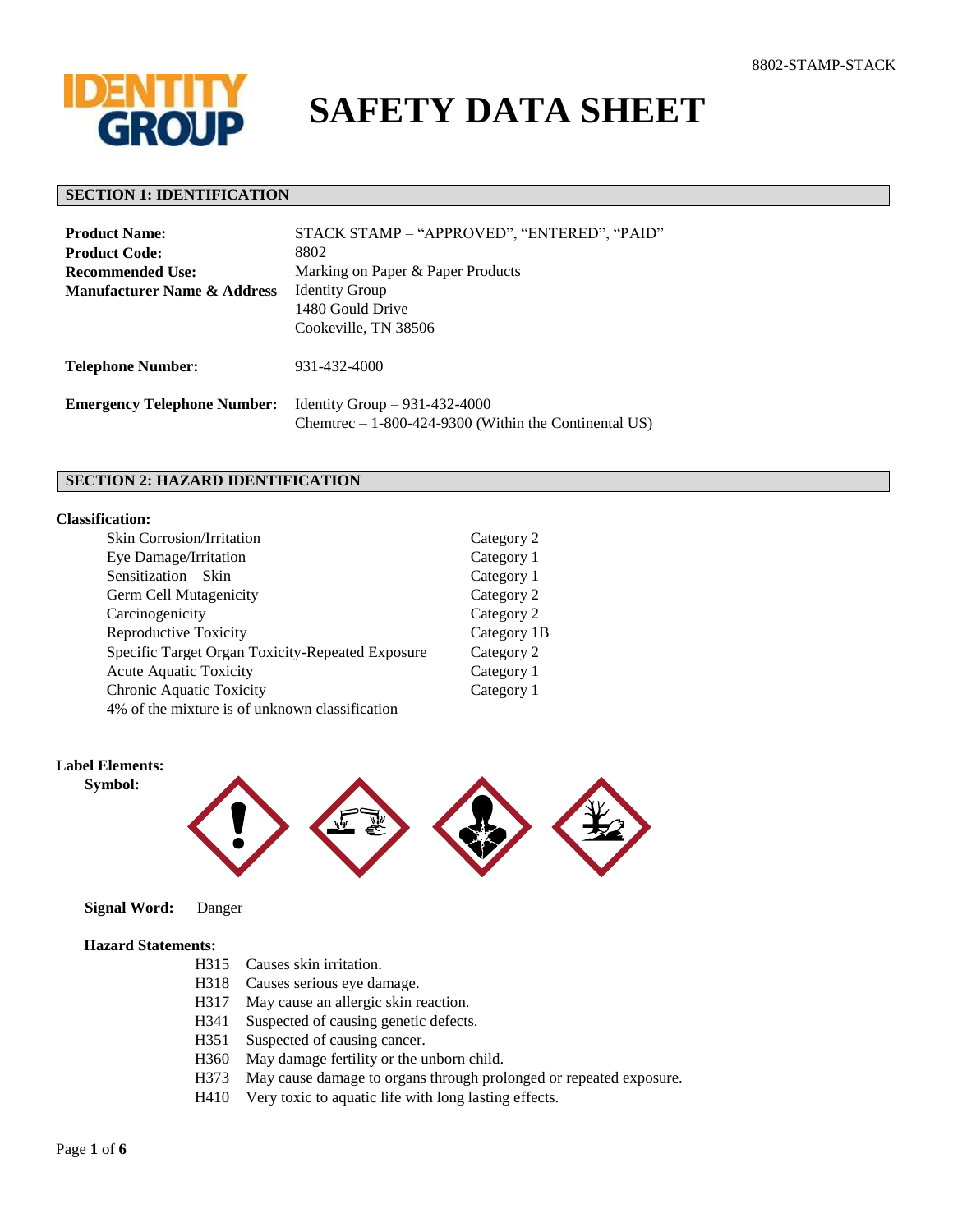## **Precautionary Statements:**

# **Prevention:**

| P <sub>201</sub>              | Obtain special instructions before use.                                                             |
|-------------------------------|-----------------------------------------------------------------------------------------------------|
| P <sub>2</sub> 0 <sub>2</sub> | Do not handle until all safety precautions have been read and understood.                           |
| P <sub>264</sub>              | Wash skin and hands thoroughly after handling.                                                      |
| P <sub>280</sub>              | Wear protective gloves/protective clothing/eye protection/face protection.                          |
| P <sub>261</sub>              | Avoid breathing dust/fumes/gas/mist/vapours/spray.                                                  |
| P <sub>272</sub>              | Contaminated work clothing should not be allowed out of the workplace.                              |
| P <sub>273</sub>              | Avoid release to the environment.                                                                   |
| <b>Response:</b>              |                                                                                                     |
| $P302+352$                    | IF ON SKIN: Wash with plenty of soap and water.                                                     |
| $P362+364$                    | Take off contaminated clothing and wash it before reuse.                                            |
| $P305+351+338$                | IF IN EYES: Rinse cautiously with water for several minutes. Remove contact lenses if present and   |
|                               | easy to do so; continue rinsing.                                                                    |
| P310                          | Immediately call a POISON CENTER or doctor/physician.                                               |
| $P333+313$                    | If skin irritation or a rash occurs: Get medical advice/attention.                                  |
| $P308 + 311$                  | IF exposed or concerned: Call a POISON CENTER/Doctor.                                               |
| P314                          | Get medical advice/attention if you feel unwell.                                                    |
| P391                          | Collect spillage.                                                                                   |
| Storage:                      |                                                                                                     |
| P <sub>405</sub>              | Store locked up.                                                                                    |
| Disposal:                     |                                                                                                     |
| <b>P501</b>                   | Dispose of contents/container in accordance with local/regional/national/international regulations. |

## **Hazards Not Otherwise Classified (HNOC)**

No additional information identified.

# **SECTION 3: COMPOSITION/INFORMATION ON INGREDIENTS**

| <b>Components</b>           | CAS No.        | Weight %  |
|-----------------------------|----------------|-----------|
| Solvent Red 49              | 68555-23-7     | $1 - 2\%$ |
| 2-Ethyl-1,3-hexanediol      | 94-96-2        | $3 - 5\%$ |
| Cocamide-DEA                | $111 - 42 - 2$ | $6-9%$    |
| Glyceryl Monoricinoleate    | 1323-38-2      | $5 - 8\%$ |
| <b>Tricresyl Phosphate</b>  | 1330-78-5      | 15-30%    |
| Solvent naphtha (petroleum) | 64742-88-7     | 0.024%    |
| Polydimethylsiloxane        | 63148-62-9     | 0.012%    |
| Glycidylether               | 68609-97-2     | 0.012%    |

## **SECTION 4: FIRST AID MEASURES**

| <b>Inhalation:</b>             | Remove person to fresh air and keep comfortable for breathing. Call a Poison Center/Doctor if you<br>feel unwell. |
|--------------------------------|-------------------------------------------------------------------------------------------------------------------|
| <b>Ingestion:</b>              | Get medical advice/attention if you feel unwell.                                                                  |
| <b>Eye Contact:</b>            | Rinse cautiously with water for several minutes. Remove contact lenses, if present and easy to do so.             |
|                                | Continue rinsing. If eye irritation persists: get medical advice/attention.                                       |
| <b>Skin Contact:</b>           | Wash with plenty of soap and water. If skin irritation or rash occurs: Get medical advice/attention.              |
| <b>Notes to the Physician:</b> | Treat symptomatically. No special treatment needed.                                                               |

## **SECTION 5: FIRE FIGHTING MEASURES**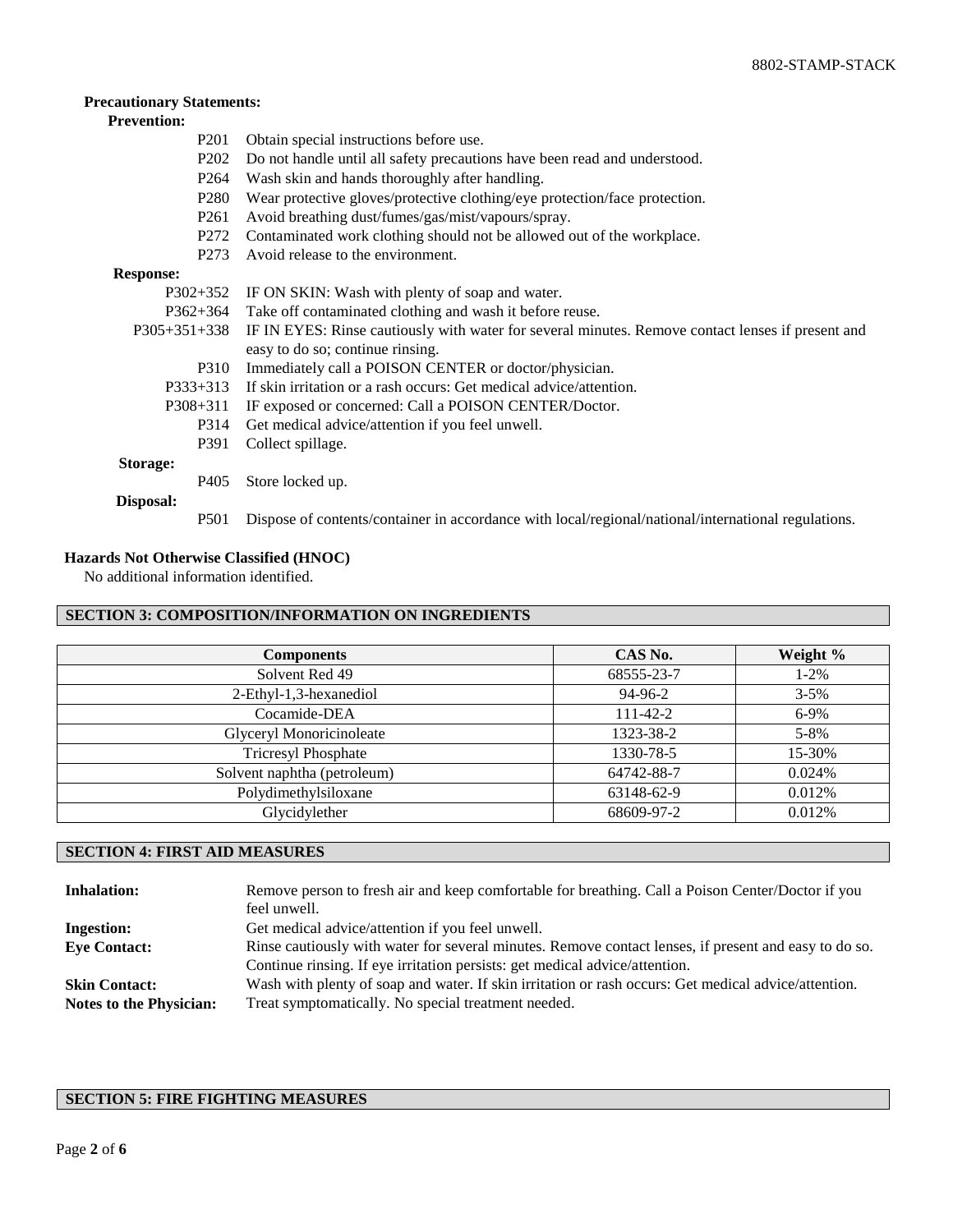| Suitable extinguishing media            | Dry chemical, foam, carbon dioxide and water fog.           |
|-----------------------------------------|-------------------------------------------------------------|
| Unsuitable extinguishing media          | None known.                                                 |
| Fire hazards/conditions of flammability | Not a flammable substance.                                  |
| <b>Explosion data</b>                   | Not sensitive to mechanical impact or static discharge.     |
| <b>Fire-fighting procedure</b>          | Wear protective clothing and respiratory protection (SCBA). |
| <b>Hazardous combustion products</b>    | Oxides of carbon and nitrogen, irritating fumes and smoke.  |

## **SECTION 6: ACCIDENTAL RELEASE MEASURES**

| <b>Personal precautions</b>       | All persons dealing with clean-up should wear the appropriate protective equipment<br>expressed in Section 8. Do not eat, drink or smoke while participating in clean up.           |
|-----------------------------------|-------------------------------------------------------------------------------------------------------------------------------------------------------------------------------------|
| <b>Environmental precautions</b>  | Ensure spilled product does not enter drains, sewers, waterways or confined spaces. For<br>large spills, dike the area to prevent spreading.                                        |
| <b>Spill Containment/cleanup</b>  | Contain and absorb spilled liquid with non-combustible, inert absorbent material such as<br>vermiculite or sand, then place absorbent material into a container for later disposal. |
| Special spill response procedures | In case of a transportation accident, in the United States contact CHEMTREC at 1-<br>800424-9300 or International at 1-703-527-3887.                                                |

# **SECTION 7: HANDLING AND STORAGE**

| <b>Precautions for safe handling</b> | Wear suitable protective equipment during handling. Do not ingest. Avoid contact with skin,<br>eyes and clothing. Wash thoroughly after handling.                        |  |
|--------------------------------------|--------------------------------------------------------------------------------------------------------------------------------------------------------------------------|--|
| <b>Conditions for safe storage</b>   | Store in a cool, dry, well-ventilated area. Store away from incompatibles, temperature<br>extremes and out of direct sunlight. Inspect periodically for damage or leaks. |  |
| <b>Incompatible materials</b>        | Strong oxidizing agents; strong reducing agents; acids.                                                                                                                  |  |
| Special packaging materials          | Always keep in containers made of the same materials as the supply container.                                                                                            |  |

# **SECTION 8: EXPOSURE CONTROLS/PERSONAL PROTECTION**

#### **Component Exposure Limits**

| Diethanolamine              | 111-42-2   |              |
|-----------------------------|------------|--------------|
| $1 \text{ mg/m}$            | <b>TWA</b> | <b>ACGIH</b> |
| $15 \text{ mg/m}$           | <b>TWA</b> | <b>NIOSH</b> |
|                             |            |              |
| Solvent Naphtha (petroleum) |            | 64742-88-7   |
| $1 \text{ mg/m}$            | <b>TWA</b> | <b>ACGIH</b> |
| $15 \text{ mg/m}$           | <b>TWA</b> | <b>NIOSH</b> |

| Appropriate engineering controls | Use general or local exhaust ventilation to maintain air concentrations below recommended<br>exposure limits.                                                                                                               |
|----------------------------------|-----------------------------------------------------------------------------------------------------------------------------------------------------------------------------------------------------------------------------|
| <b>Respiratory protection</b>    | If the TLV is exceeded, a NIOSH/MSHA-approved respirator is advised. Confirmation of<br>which type of respirator is most suitable for the intended application should be obtained<br>from respiratory protection suppliers. |
| <b>Skin protection</b>           | Impervious gloves must be worn when using this product. Advice should be sought from<br>glove suppliers.                                                                                                                    |
| <b>Eye/Face protection</b>       | Good industrial hygiene practices should be used when handling this product including<br>preventing eye contact and minimizing skin contact and inhalation.                                                                 |
| Other protective equipment       | As needed to prevent eye contact and minimizing skin contact and inhalation.                                                                                                                                                |
| <b>General hygiene measures</b>  | Avoid breathing vapor or mist. Avoid contact with skin, eyes and clothing. Do not eat,                                                                                                                                      |
|                                  | drink, smoke or use cosmetics while working with this product. Upon completion of work,<br>wash hands before eating, drinking, smoking or use of toilet facilities. Remove and wash<br>contaminated clothing before re-use. |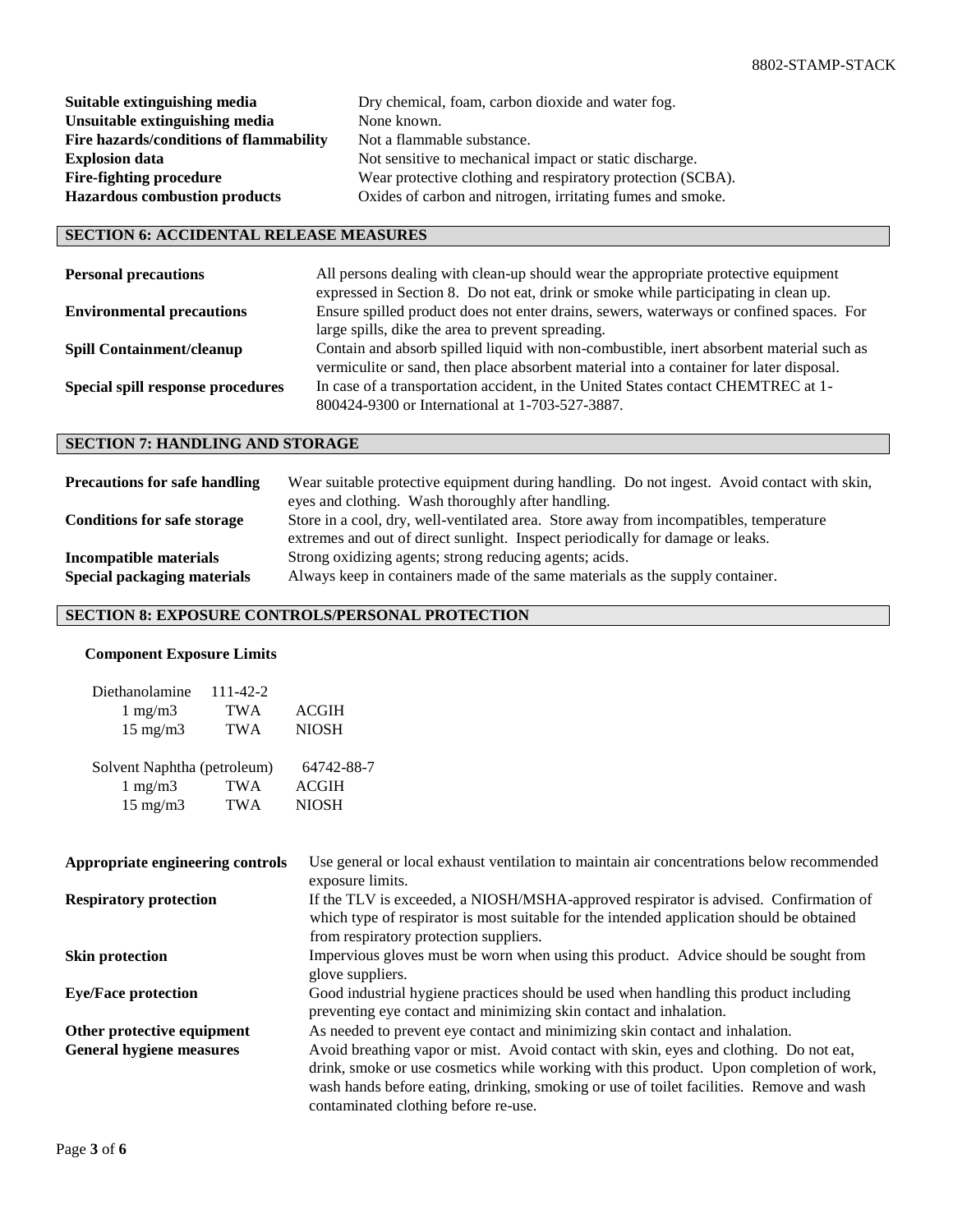## **SECTION 9: PHYSICAL AND CHEMICAL PROPERTIES**

| <b>Physical state/Appearance</b>             | Flexible Gels Impregnated with Ink |
|----------------------------------------------|------------------------------------|
| Odor                                         | Slight                             |
| <b>Odor Threshold</b>                        | N/Av                               |
| <b>Specific gravity</b>                      | Not available                      |
| рH                                           | Not available                      |
| <b>Initial Boiling point</b>                 | Not available                      |
| <b>Melting/Freezing point</b>                | Not available                      |
| Coefficient of water/oil distribution        | Not available                      |
| Vapor pressure (mm Hg @ $20^{\circ}$ C/68°F) | Not available                      |
| Vapor density $(Air = 1)$                    | Not available                      |
| Evaporation rate (n-Butyl acetate $= 1$ )    | Slower than n-Butyl acetate        |
| Solubility in water                          | Soluble                            |
| % Volatiles (by weight)                      |                                    |
| <b>Flash point</b>                           | Not applicable                     |
| <b>Auto-ignition temperature</b>             | Not applicable                     |
| Lower flammable limit (% by vol)             | Not applicable                     |
| Upper flammable limit (% by vol)             | Not applicable                     |
| <b>Flame projection length</b>               | Not applicable                     |
| <b>Flashback observed</b>                    | Not applicable                     |
|                                              |                                    |

## **SECTION 10: STABILITY AND REACTIVITY**

| <b>Reactivity</b>                         | Not reactive.                                                            |
|-------------------------------------------|--------------------------------------------------------------------------|
| <b>Chemical Stability</b>                 | Stable under the recommended storage and handling conditions prescribed. |
| <b>Possibility of hazardous reactions</b> | None are known.                                                          |
| <b>Conditions to avoid</b>                | Avoid heat and open flame.                                               |
| Incompatible materials                    | See Section 7 (Handling and Storage) for further details.                |
| <b>Hazardous decomposition products</b>   | None known; refer to hazardous combustion products in Section 5.         |

## **SECTION 11: TOXICOLOGICAL INFORMATION**

There is no available data for the mixture itself, only for the ingredients. See below for individual acute toxicity data.

#### **Routes of Exposure**

Ingestion, inhalation, skin contact, eye contact.

| <b>Acute Toxicity</b>      |                  |                   |               |                |                          |                          |                          |                          |                            |
|----------------------------|------------------|-------------------|---------------|----------------|--------------------------|--------------------------|--------------------------|--------------------------|----------------------------|
| Component                  | CAS<br>Number    | Oral<br>$LD_{50}$ | Oral<br>Units | Oral<br>Animal | Dermal<br>$LD_{50}$      | Dermal<br>Units          | Dermal<br>Animal         | Inhalation<br>$LD_{50}$  | <b>Inhalation</b><br>Units |
| <b>Tricresyl Phosphate</b> | 1330-78-5        | 3000              | mg/kg         | Rat            | 10000                    | mg/kg                    | Rabbit                   | $\overline{\phantom{0}}$ |                            |
| Sant 546A                  | 68515-40-2       | 15800             | mg/kg         | Rat            | 7940                     | mg/kg                    | Rabbit                   |                          |                            |
| 1,5-Pentanediol            | 111-29-5         | 10000             | mg/kg         | Rat            | 19800                    | mg/kg                    | Rabbit                   | $\overline{\phantom{a}}$ |                            |
| Di-isononylphthalate       | $28553 - 12 - 0$ | 10000             | mg/kg         | Rat            | 3160                     | mg/kg                    | Rabbit                   | 4.4                      | mg/1                       |
| $Cocamide - DEA$           | 111-42-2         | 2275              | mg/kg         | Rat            | 2200                     | mg/kg                    | Rat                      |                          |                            |
| Liquid White               | Mixture          | 5000              | mg/kg         | Rat            | $\overline{\phantom{0}}$ | $\overline{\phantom{a}}$ | $\overline{\phantom{a}}$ | 6.8                      | mg/L                       |

## **Skin Corrosion/Irritation**

Some components of this product are skin irritants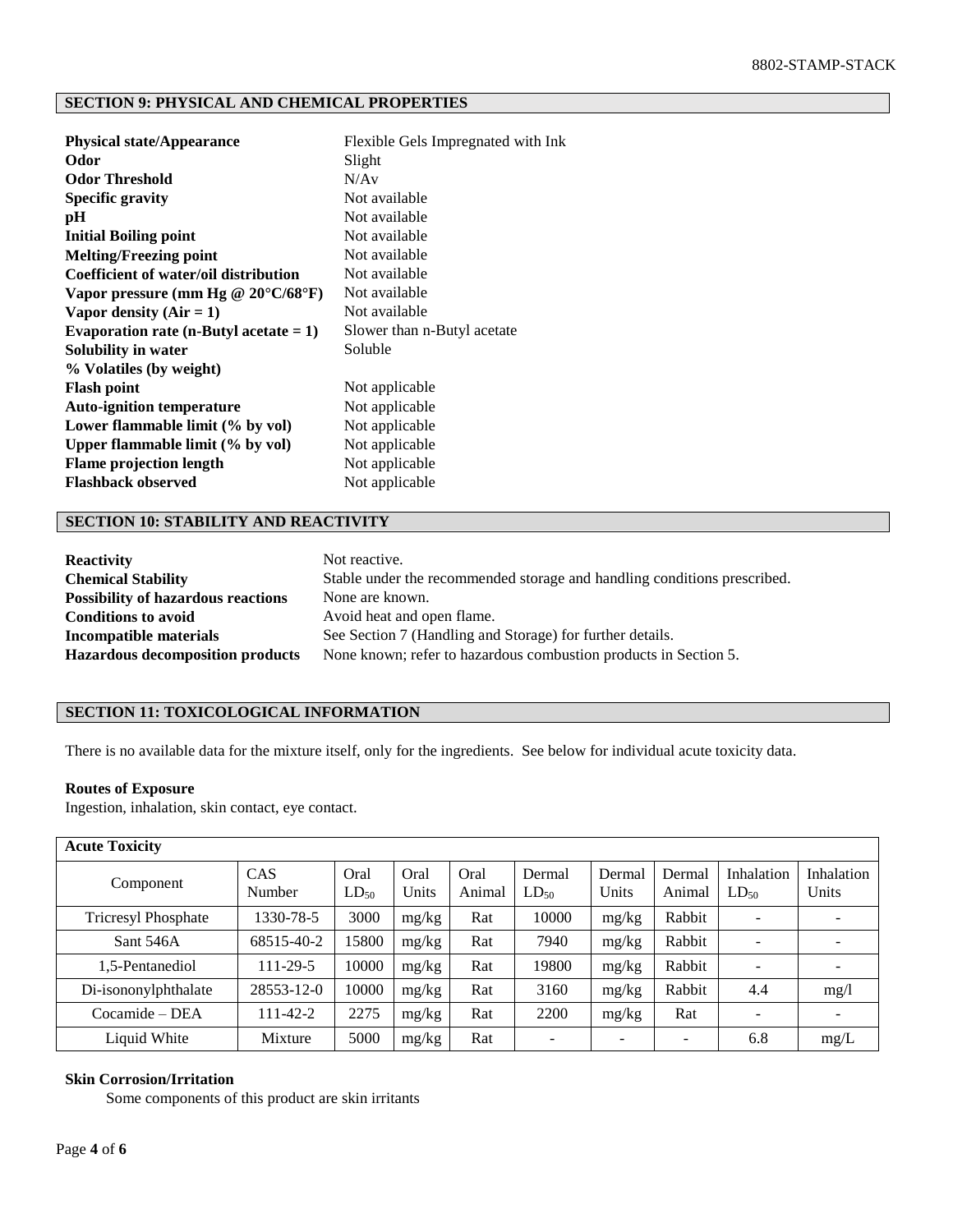## **Serious Eye Damage/Irritation**

Some components of this product are eye irritants.

#### **Sensitization**

No data available

## **Germ Cell Mutagenicity**

No data available

## **Carcinogenicity**

A component of this product is listed as a carcinogen by NTP, IARC, or OSHA

## **Reproductive/Developmental Toxicity**

No data available

#### **Specific Target Organ Toxicity**

Single Exposure No data available. Repeated Exposure No data available.

#### **Aspiration Hazard**

The mixture does not pose an aspiration hazard

## **SECTION 12: ECOLOGICAL INFORMATION**

#### **Ecotoxicity No data is available on the mixture itself.**

Component Toxicity to Fish Toxicity to Invertebrates Toxicity to Algae

#### **Persistence**

No data available on the mixture.

#### **Bioaccumulative potential**

No data available on the mixture.

#### **Mobility in Soil**

No data available on the mixture.

#### **Other Adverse Effects**

Not determined.

#### **SECTION 13: DISPOSAL CONSIDERATIONS**

| Disposal Instructions | Dispose of contents/container in accordance with local/regional/national/international       |
|-----------------------|----------------------------------------------------------------------------------------------|
|                       | regulations. The responsibility for proper waste disposal lies with the owner of the waste.  |
|                       | Emptied containers retain residue                                                            |
| US EPA Waste Number   | There is no applicable EPA waste number. This product, if discarded, is not expected to be a |
|                       | characteristic or listed hazardous waste.                                                    |

#### **SECTION 14: TRANSPORTATION INFORMATION**

DOT This material is not regulated